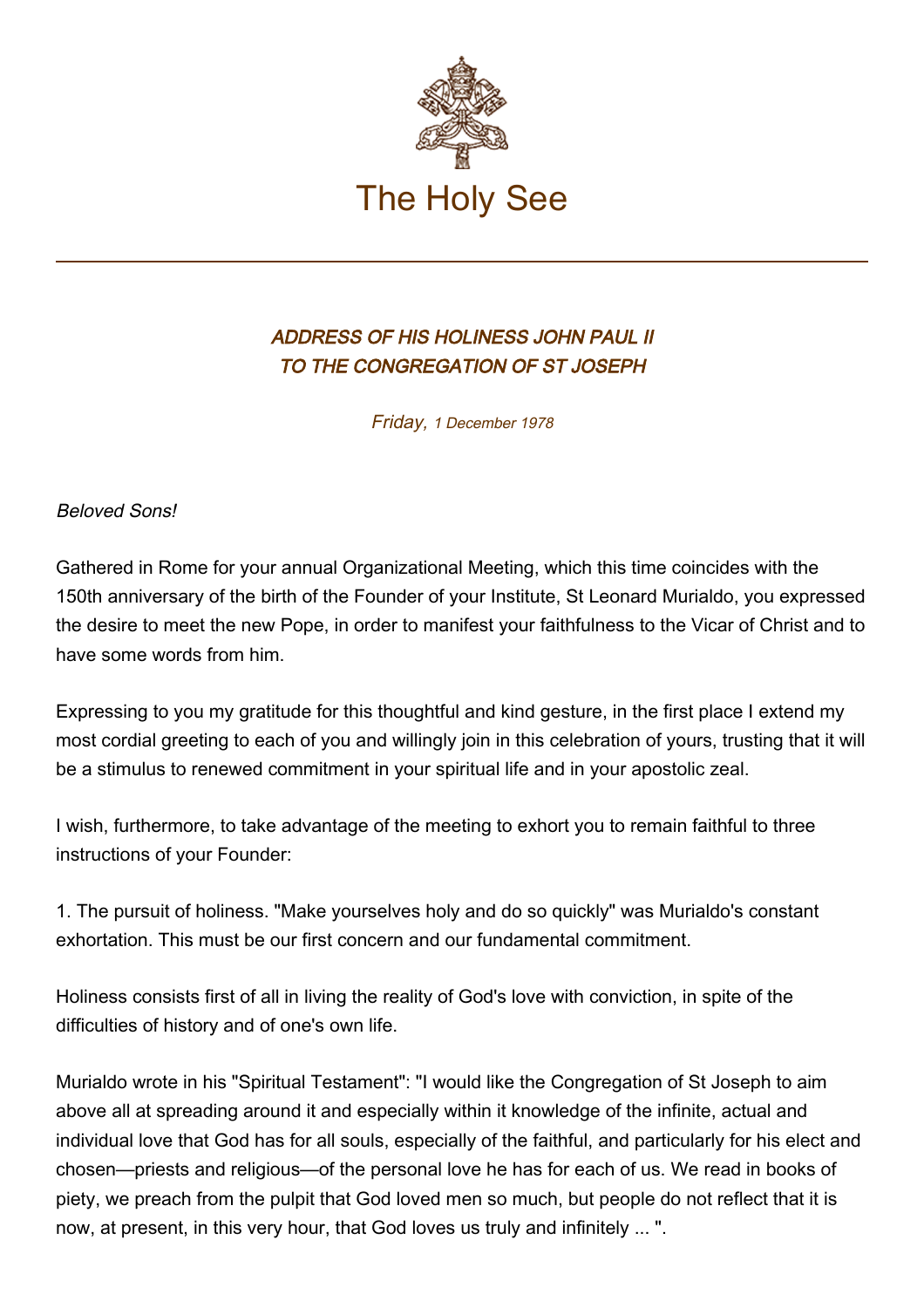I, too, wish to say this to you all: in your daily difficulties, in moments of trials and discouragement, when it seems that every commitment is almost emptied of interest and value, remember that God knows our troubles! God loves you, one by one, he is close to you, he understands you! Trust in him and in this certainty find the courage and the joy to carry out your duty lovingly and joyfully.

"Holiness" also consists in a life of concealment and humility: to know how to immerse oneself in the daily suffering of men, but in silence, without publicity, without worldly echoes. "Let us do and be silent!": was your Founder's programmatic motto. To do and be silent! How relevant is this programme of life and apostolate even today.

Treasure, beloved Sons, the teachings of your Saint! They indicate the certain way for the Coming of the Kingdom of God!

2. A second characteristic of St Leonard Murialdo was pedagogical concern. He was unquestionably a great educator, like Don Bosco, and dedicated his whole life to the education of children and young people, convinced of the value of the preventive method and of Christocentric guidance.

Let us meditate together on what he wrote to confreres gathered in the Spiritual Exercises of 1898: "May love of God bring forth zeal for the salvation of the young: "ne perdantur", St John Chrysostom says, "so that they may not be lost", not be damned, and therefore ... real zeal to save them, to instruct them well in religion, to instil in them love of God, of Jesus Christ, and of Mary, and zeal to save themselves. But all this will not be obtained unless one has humility of heart".

It is an exhortation which the Pope wishes to echo this morning. let this be your spur: educate to save!

From the "pedagogy of eternal salvation" there springs logically the "pedagogy of love". Commit your lives completely to edifying, to forming children and young people, behaving in such a way that your life will be a continual example of virtue for them: it is necessary to become a child with children and everything to everyone in order to win all to Christ!

Kindness of heart, affability, patience, politeness, gaiety, are necessary elements in order to attract attention, to form, to lead to Christ, to save, and they often call for effort and sacrifice. In spite of the difficulties, you must continue in your labour with love and dedication, because the educator's work has an eternal value.

3. Finally, I would like to point out a last characteristic, which seems to me important to define more completely the nature of Murialdo, and it is his deep faithfulness to the Church and to the Pope. He lived in a very difficult age for the Church, especially in Italy, and, intelligent and farsighted as he was, he had understood perfectly that times were changing quickly and that it was